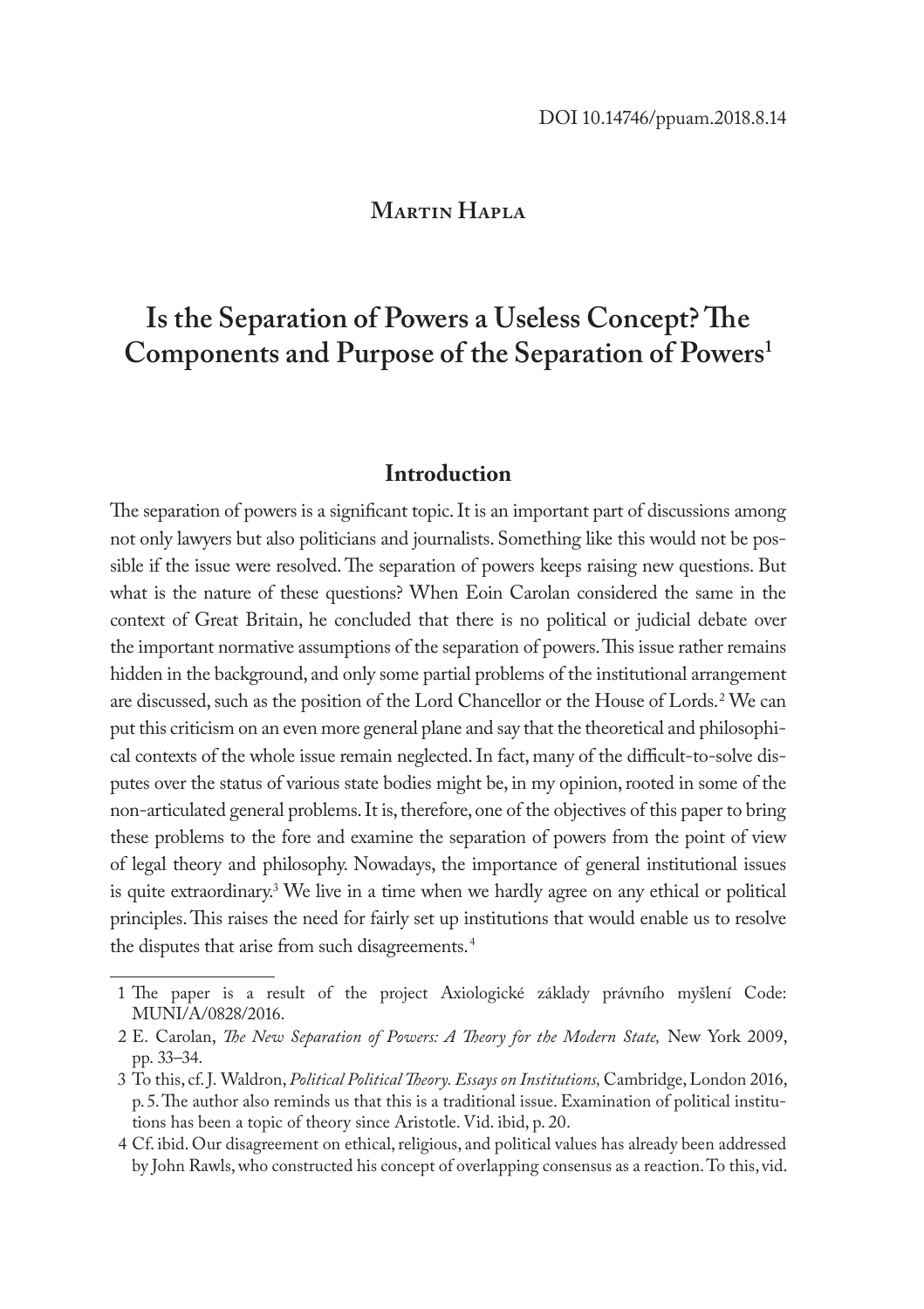#### 206 | Adam Mickiewicz University Law Review

What if exploring this issue opens Pandora's box? Could it be eventually shown that the separation of powers is such a difficult-to-understand principle that we cannot actually draw any concrete institutional applications from it? We should not close our eyes to such fears but rather the opposite. If they prove justified, the question remains how we should treat the separation of powers. Should we try to innovate it in some way, to formulate its new, more appropriate concept? Or should we rather dismiss it completely and replace it with something else? Is the separation of powers a useless concept? I will try to answer these questions in two articles. In the first one I deal with the issue of components of the separation of powers, their mutual relationships and their purposes.

### **The Components of Separation of Powers**

What exactly do we mean by the separation of powers? At first glance it seems to be a rather confusing concept<sup>s</sup> because it combines several and very different components. For example, Jeremy Waldron differentiates five separate principles within its framework: the principle of the separation of power; the principle of the dispersal of power; the principle of checks and balances; the principle of bicameralism; and the principle of federalism consisting in the division of power between the federal government and the components that represent its individual states.<sup>6</sup> In contrast, M. J. Vile distinguishes the separation of agencies, the separation of functions, the separation of persons, and also the system of checks and balances.7 We see that both divisions differ in certain ways, but they also have a lot in common. I am of the opinion that there are two fundamental questions standing in the background of the ideas on the separation of powers: The first one is who should perform what state function, and second, what should the mutual relations between individual state bodies be? Within both, we can think of different models. If, in the context of the first, we advocate the requirement that each function be exercised by a different state body, we can speak of the separation of functions. The opposite of this principle is the situation where one function is exercised by several state bodies, or where one state body exercises multiple functions. A different question is whether individual state bodies should be (as much as possible) independent or mutually interconnected by different (control or other) mechanisms. In such a framework, we consider whether we should apply the require-

e.g., J. Rawls, *The Idea of an Overlapping Consensus*, in: "Oxford Journal of Legal Studies", 1987, no. 1, pp. 1–25.

<sup>5</sup> Cf. M. J. C. Vile, *Constitutionalism and the Separation of Powers,* Indianopolis 1998, p. 2.

<sup>6</sup> J. Waldron, op. cit., p. 49.

<sup>7</sup> M. J. C. Vile, op. cit., p. 17 *et seq*.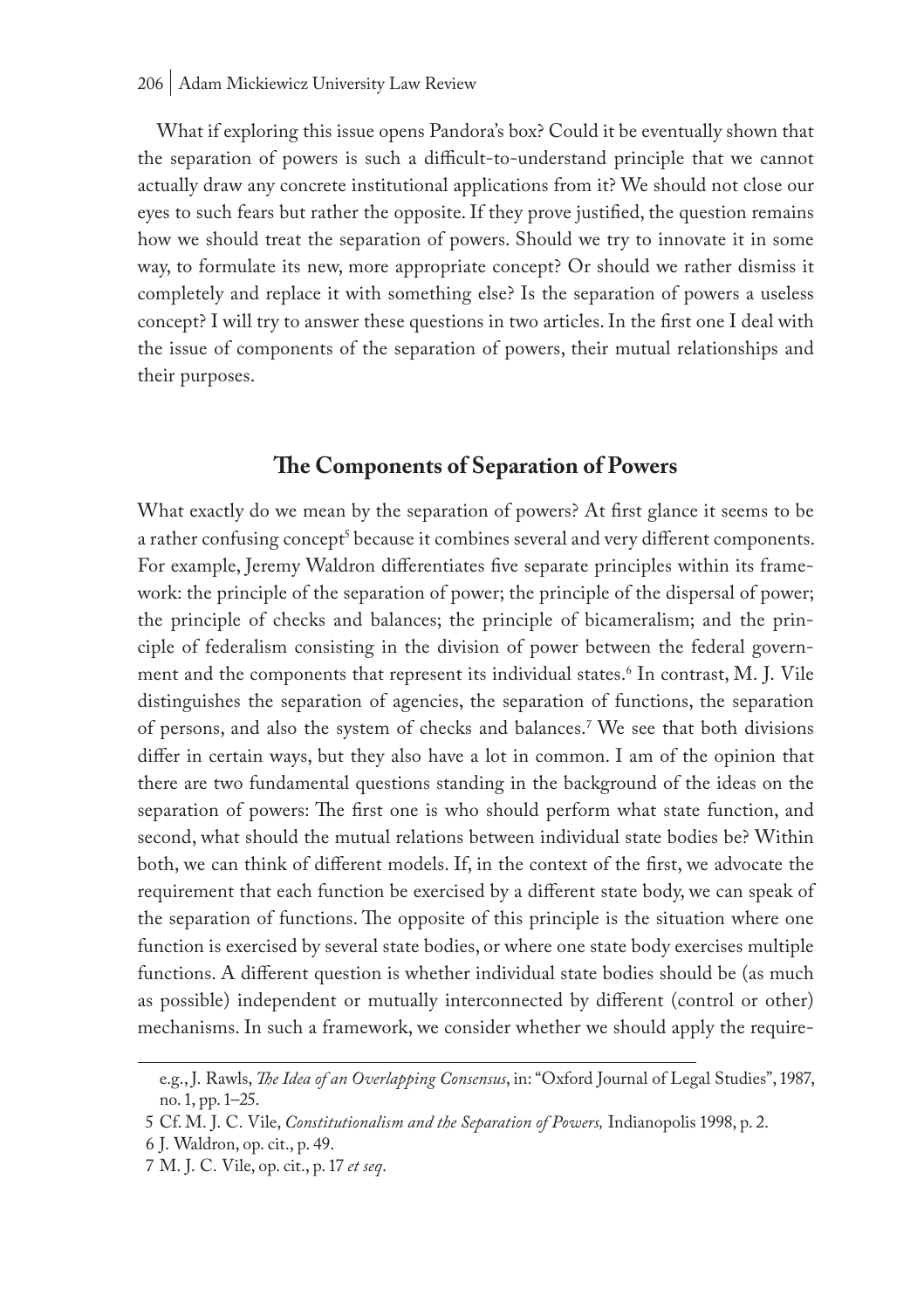ments of institutional independence or the system of checks and balances.8 In practice, we can combine a variety of these components – for example, we may require that individual state functions are exercised by different systems of state bodies that would be institutionally independent, etc. Or we can also reflect some of these principles onto different levels of the state organization and deal with the question, for instance, of what the interrelations between the state government and local self-governments should be, and of whether they should exercise different functions.

## **The Separation of Functions**

The separation of functions and the independence of individual state bodies has not been sufficiently distinguished in the scholarly iterature, not even by critics of the separation of powers. In order to make their views easier to understand, we will combine both into the term "the strict separation of powers" in the first paragraphs of this chapter. Later in the text, we will attempt to distinguish between the two concepts again.

Although Montesquieu is sometimes considered to be the founder of the idea of the strict separation of powers, he does not use the term "séparation des pouvoirs" in his work The Spirit of the Laws, but rather mentions the distribution of powers. This does not exclude the fact that his work presented a fundamental impetus for the constitution of this idea. The idea of a strict separation of powers undoubtedly had its argumentative power: It is noteworthy, for example, that one of the objections to the U.S. Constitution was that it blended different kinds of power and that it was not truly consistent in their separation.9 James Madison responded to this criticism by accepting that the accumulation of legislative, executive, and judiciary powers in same hands means tyranny, however, in his view, the doctrine of the separation of powers should not mean that the different kinds of power should be completely independent of each other. According to Madison, this was also how Montesquieu understood it, as supported by the constitutional order in Britain where these kinds of powers had never been totally separated.10 In other words, in the construction of the U.S. Constitution, the strict separation of powers had to make way for other tendencies, in particular for those resulting from the need of in-

<sup>8</sup> In connection with this consideration, cf. Jan Kysela's distinction between the separation of powers in the functional sense and institutional sense. J. Kysela, *Ústava mezi právem a politikou: úvod do ústavní teorie,* Praha 2014, p. 287.

<sup>9</sup> J. A. Fairlie, *The Separation of Powers,* "Michigan Law Review" 1923, no. 4, p. 397.

<sup>10</sup> For details, vid. ibid, pp. 398–399. Also cf. various considerations on the separation of powers directly in the Federalist Papers: A. Hamilton, J. Madison, J. Jay, *The Federalist,* Indianapolis 2005, p. 262 *et seq*.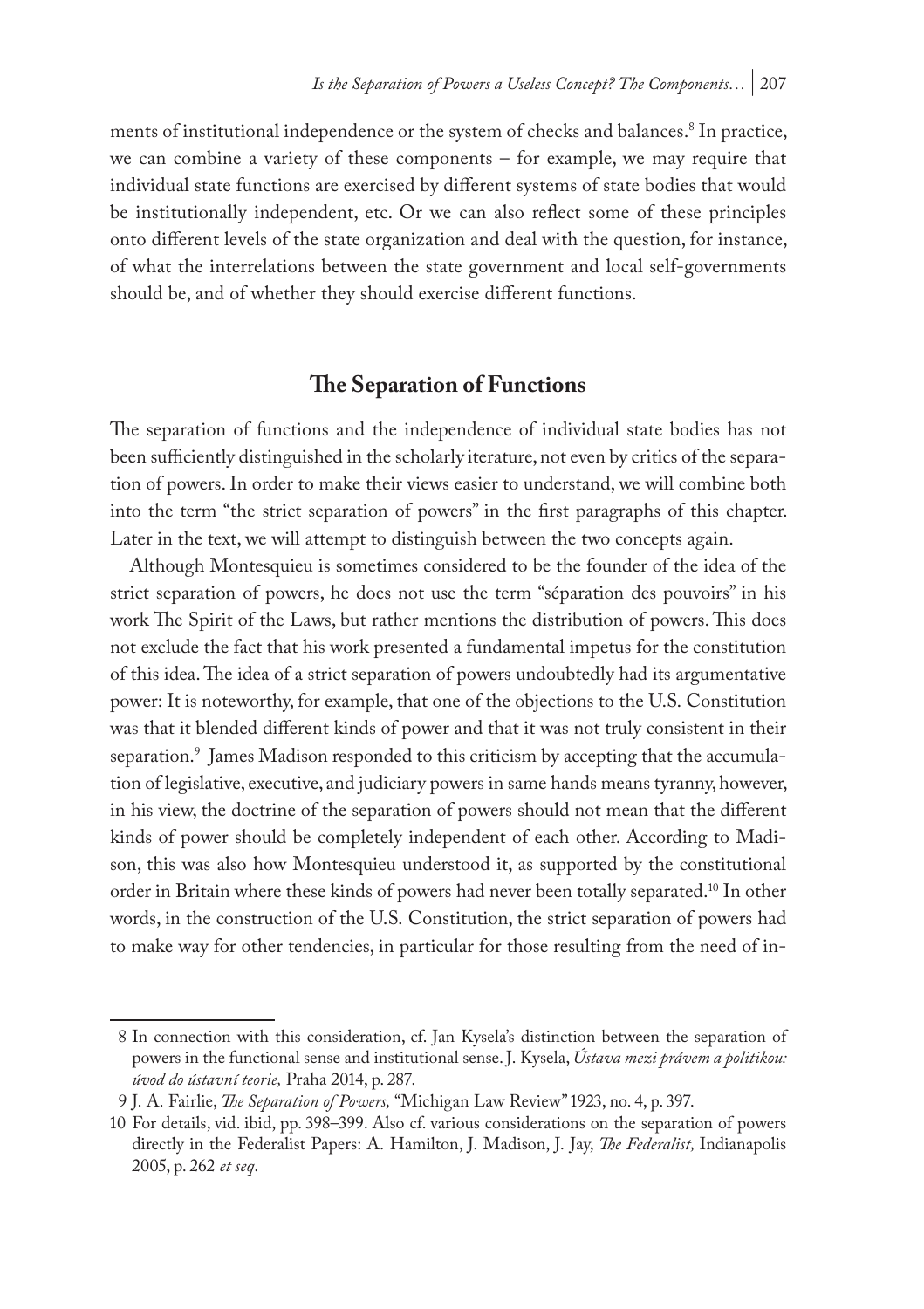tegration. The approach of the Founding Fathers thus did not stem from some leading theory on the separation of powers but was rather of a pragmatic character.<sup>11</sup>

The fact is that the idea of the strict separation of powers traditionally faced a large number of objections, especially during the 19th century: the Swiss lawyer and politician Johann Kaspar Bluntschli argued that the complete separation of powers would be the end of the unity of the state.12 Similarly, the French administration law theorist Leon Duguit stated that the idea of the separation of powers was incompatible with the idea of the indivisibility of sovereignty and that the very idea of one sovereign power within three is a metaphysical concept analogous to the Holy Trinity, which is inadmissible in a truly positive construction of public law.13 The American academic Westel Woodbury Willoughby then warned that the complete application of this principle is prevented by the practical requirement for effective governance.14 Finally, these objections were well summarized and supplemented by French lawyer Raymond Carré de Malberg in his Contribution à la théorie générale de l'Etat. This author considered the concept of pluralism to be incompatible with the essential unity of the state. The absolute independence of state bodies would, in his view, be impractical,<sup>15</sup> just as their equality would be legally impossible. There would always be one body that would have superiority over others.<sup>16</sup>

Generally, two distinct questions were combined in the criticism of the separation of powers – the separation of functions and the independence of state bodies. While absolute independence between individual organizational units would indeed undermine the unity of the state, the argument of its impracticability and unfeasibility is directed primarily against the separation of functions. Of course, it must be admitted that even the disintegration of the unity of the state would influence the efficiency of the realization of its functions – it ultimately leads to impracticality.

The separation of functions can be considered a kind of division of labour. Its value, among other things, lies in increasing the efficiency of the whole system,<sup>17</sup> which is aided by the specialization of individual state bodies for the realization of certain functions. Illustrative in this context is a reference to the fact that if statutes were enforced by the person who created them, that person would not be motivated to make them free of flaws since it would be possible to later "repair" statutes relatively easily in the process of

12 J. Fairlie, op. cit., pp. 412–413.

16 J. Fairlie, op. cit., p. 422.

<sup>11</sup> S. W. Cooper, *Considering "Power" in Separation of Powers*, in: "Stanford Law Review", 1994, no. 2, p. 366.

<sup>13</sup> Ibid., p. 420.

<sup>14</sup> Ibid., p. 405.

<sup>15</sup> The argument of the impracticability of strict separation of powers can also be found in the present literature. Vid., e.g., E. Carolan, op. cit., p. 19.

<sup>17</sup> The importance of the relationship between the separation of powers and effective governance is implicitly described in E. Carolan, op. cit., p. 22.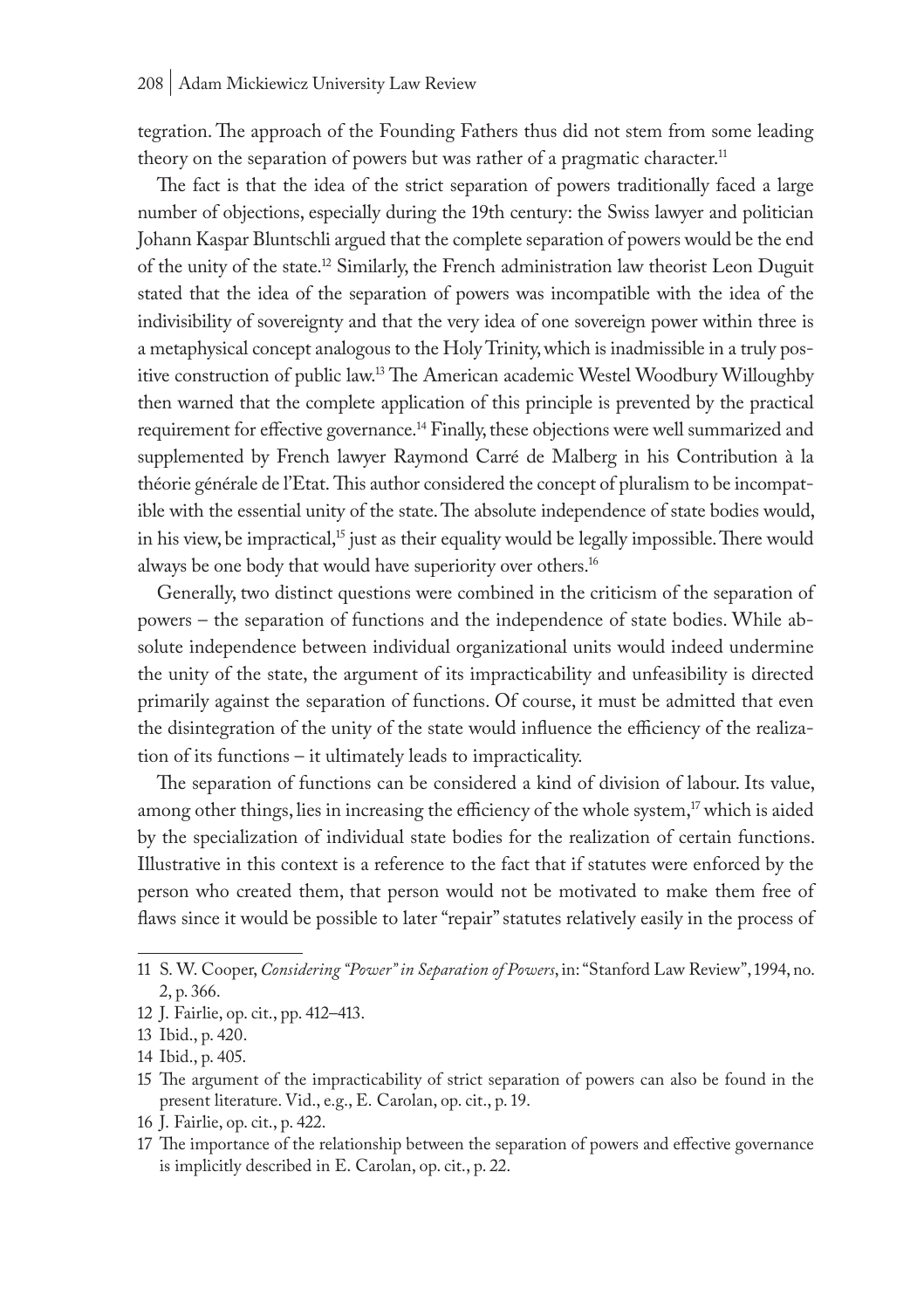their application. It is important, however, that their truly strict separation is not (and has never been for most of the past) really pursued.<sup>18</sup> For example, according to Victoria Nourse, the fact that individual state bodies exercise their functions as well as the functions of other bodies is an open secret.<sup>19</sup> Similar approaches can be reliably shown throughout history.<sup>20</sup> On the contrary, the question of how independent state bodies should be of each other is one of the constantly recurring problems. Yet, the emphasis on their autonomy still remains alive.<sup>21</sup>

## **The System of Checks and Balances and its Relationship to Institutional Independence**

Within the intentions of the system of checks and balances, we no longer strive for the strict separation of state functions, nor for the greatest possible independence of state bodies, but rather for a balanced relationship between them. James Madison may be viewed as one of the fathers of this concept, as he outlined it in the famous Federalist Papers.<sup>22</sup> Maxim Tomoszek explicitly states in one of his texts:

– In overall, we can say that although the separation of powers is primarily perceived as a principle guaranteeing democracy, its main importance lies in ensuring the existence of the rule of law by dividing the tasks of creation and application of law among individual powers, thus ensuring a certain balance.<sup>23</sup>

The idea of balance is characteristic of the system of checks and balances.

The problem of the interrelation of this principle with the other components of the separation of powers has already been outlined in part. These are a few separate prin-

<sup>18</sup> In the context of Great Britain, this had already been claimed by John A. Fairlie. Vid. J. Fairlie, op. cit., p. 397. Also cf. L. Claus, *Montesquieu's Mistakes and the True Meaning of Separation*, in: "Oxford Journal of Legal Studies", 2005, no. 3, pp. 427–428. P. B. Kurland, *The Rise and Fall of the "Doctrine" of Separation of Powers*, in: "Michigan Law Review", 1986, no. 3, p. 603.

<sup>19</sup> V. Nourse, *The Vertical Separation of Powers*, in Duke Law Journal 1999, no. 3, p. 758. To this, cf. some of the considerations in L. Claus, op. cit., p. 445.

<sup>20</sup> Cf., e.g., J. A. Fairlie, op. cit., pp. 402–403.

<sup>21</sup> Cf., e.g., the statement of President of the Constitutional Court of the Czech Republic Pavel Rychetský that the separation of powers encourages the tendency to maximize autonomy. P. Rychetský, *Několik poznámek ke stavu* české *justice s přihlédnutím k dělbě moci*, in: *Dělba soudní moci v* České *republice*, ed. V. Hloušek, V. Šimíček, Brno 2004, p. 15.

<sup>22</sup> Vid. A. Hamilton, J. Madison, J. Jay, op. cit., p. 280 et seq. Madison also rejects the idea of the strict separation of powers and supports his argumentation by an analysis of Montesquieu's views, from which Madison concludes that Montesquie himself did not strive for it. To this, cf. ibid., p. 262 *et seq*.

<sup>23</sup> M. Tomoszek, *Dělba moci jako podstatná náležitost demokratického právního státu*, in ed. J. Jirásek, *Dělba moci. Sborník příspěvků sekce ústavního práva, přednesených na mezinárodní vědecké konferenci Olomoucké právnické dny 2013,* Olomouc 2014, p. 249.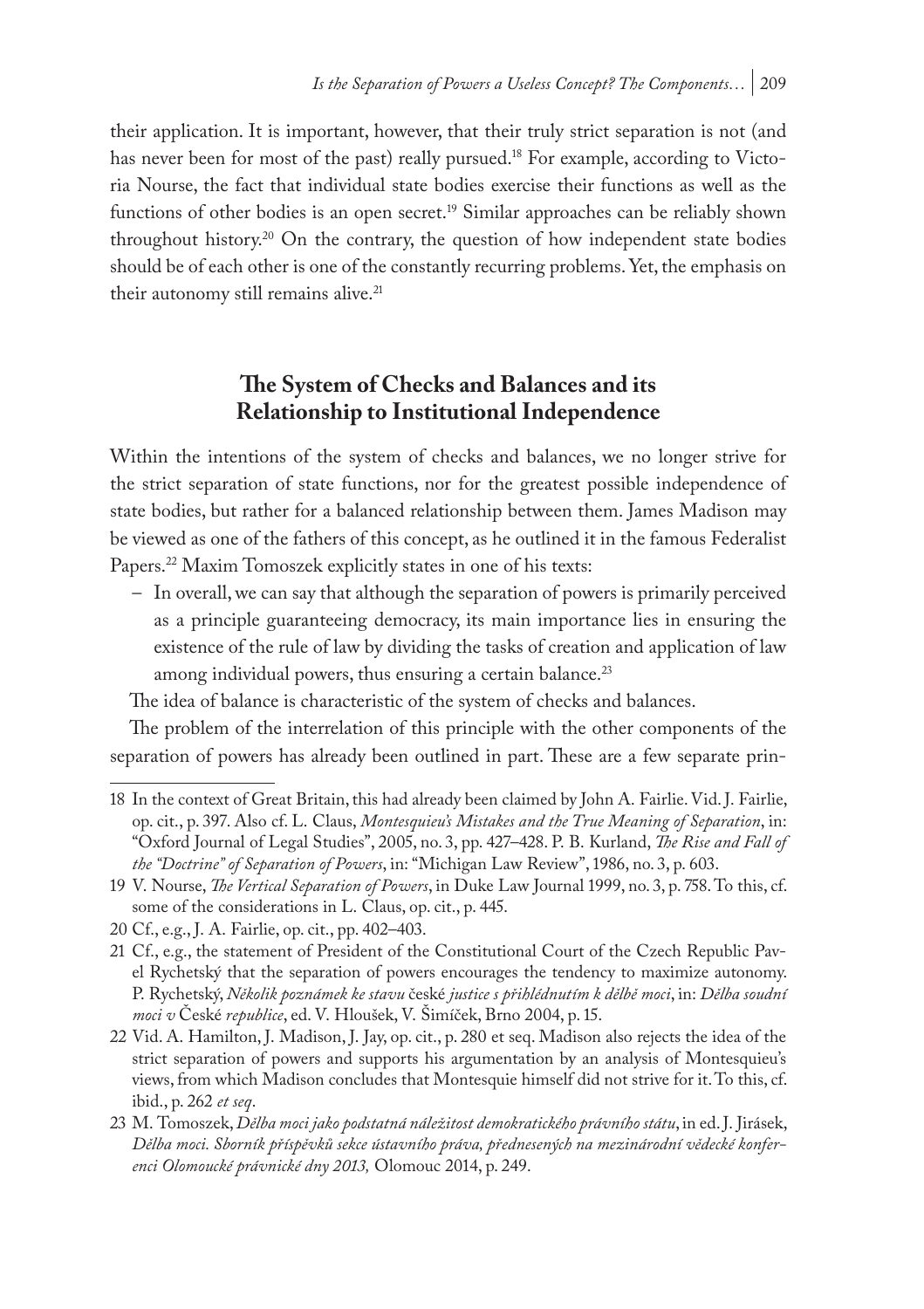ciples that are not necessarily mutually supportive. According to Mary Elizabeth Magill, attempting to articulate how separation can lead to balance among the departments is a fruitless enterprise.<sup>24</sup> This is why the system of checks and balances is sometimes considered as an element correcting the tendency to the excessive autonomy of some state bodies.

The problem is that while the requirement for separation remains relatively easy to articulate in itself, the idea of balance is much more difficult to grasp. If we put different goods on the scales, we can easily tell when the balance has been reached between the two sides. But what to do when we need to find the balance between (usually more than two) state bodies? What does balance mean in this respect? I am afraid it means nothing more than a relatively well-functioning state with which we are subjectively satisfied. It seems that we have no real idea at hand here.

Another of our questions has a noetic character: How we do tell that a system is in balance? Jiří Baroš argues that we lack an analytical tool that would allow us to find out.25 Even if we had it, it cannot be ruled out that the system could achieve balance in several different states. Which one should we choose then? In certain situations, perhaps it would be helpful to find some state that we could call "optimal." However, this would only move the problem to how to tell which state can be considered the best. In principle, it is much easier for people to agree on what bothers them than on some ideal arrangement. Uncertainty still persists, not only in the question of what should be the result of the system of checks and balances – according to Magill, it is also not even clear through which mechanism we should achieve such a balance.<sup>26</sup>

In this situation, the question arises whether we do not create the system of checks and balance by the method of trial and error in response to random historical events. The very idea of balance itself may be based only on a social convention, a certain calculation with the default situation. In other words, if the current variant of the institutional arrangement suits us and does not cause any major problems, we only respond to its fluctuations (e.g., increase in the independence of the President's position as a result of a direct election), which we try to compensate for by randomly chosen adjustments. However, this does not even indicate the real functionality of such an arrangement or its optimal character, all the more so that this functionality might be influenced by a number of other factors and not only by the arrangement of the system of checks and balances itself.

The very nature of the balance that we strive for is a different set of problems. Are we trying to establish only the institutional balance, i.e., to balance the position of individual state bodies, or the power balance directly, i.e., to balance the position of individual power centres? It would be ideal if both were overlapping. However, we could give

<sup>24</sup> M. E. Magill, *The Real Separation in Separation of Powers Law*, in "Virginia Law Review", 2000, no. 6, p. 1130.

<sup>25</sup> J. Baroš, *Dělba moci jako nástroj konstitucionalismu,* "Jurisprudence" 2013, no. 7, p. 15.

<sup>26</sup> M. E. Magill, op. cit., p. 1166.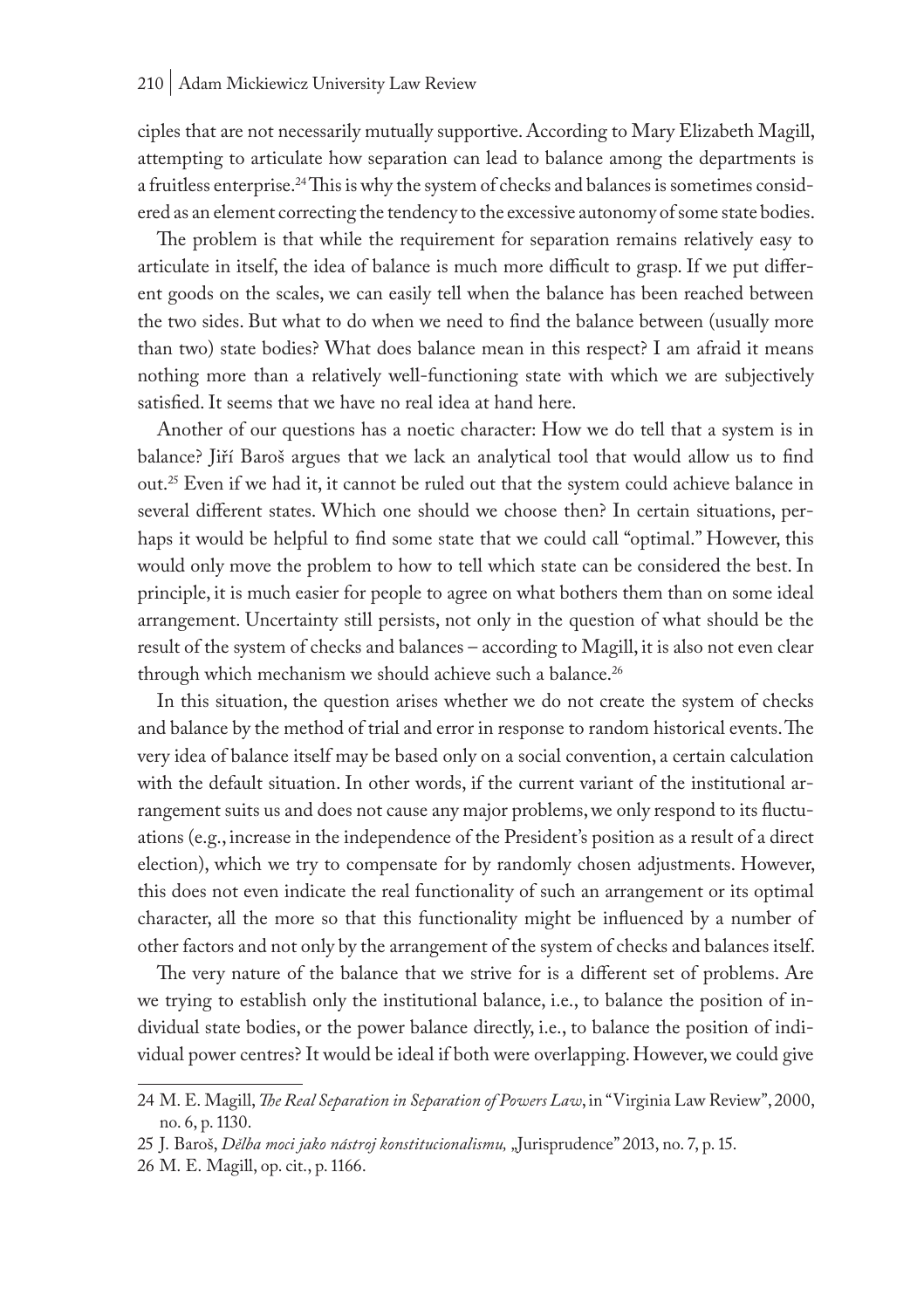many examples when this is not the case. Some could argue that the original separation of powers between individual legislative and executive institutions has been replaced by the division between the parliamentary majority and the opposition.<sup>27</sup> This argument is correct. But has this been sufficiently theoretically considered? And have all the consequences of this shift really been taken into account? The notion that the judicial power is to be protected from the executive power may also be viewed as misleading. This could perhaps have been relevant in the times of the Federalists, when the two powers were made up of only a handful of people. It no longer makes sense in the context of the current bureaucratic administrative state, where those organizational units have grown considerably. That is why we would find it difficult today to assign them some unified goals and intentions. At present, we do not have to protect the judiciary from some pressure from this executive power, but from the pressure of some political elites who have become accustomed to using some state bodies as their instruments of influence. This has resulted in a shift in the power centre.

To summarise, considering the separation of functions – or balancing the position of individual state bodies through the system of checks and balances – does not mean that we are actually managing to control power and balance power centres. The balance does not have to overlap with the division into state bodies. The balance between power centres is especially needed to prevent dominance and the ensuing tyranny by one of them. This corresponds to the purpose that is usually attributed to the separation of powers. The components of the separation of powers (system of checks and balances) are primarily aimed at ensuring institutional balance, through which they contribute to the power balance. It is logical if relations between institutions also reflect potential threats from the actually existing power centres. Such relations are certainly not determined only by them. The requirements for their efficiency and the need for their practical functionality, etc., can also be important. It is understandable that the system of checks and balances was created in response to real power risks. If they change over time, this should also be taken into account.

## **The Purpose of the Separation of Powers**

Now, it is time to think about the purpose of the separation of powers, or rather about the above-defined principles. If we were to investigate the purpose of the separation of powers from a historical perspective, both of its originators – John Locke and Charles Louis Montesquieu – followed the idea that too much concentration of power eventu-

<sup>27</sup> Vid. V. Klokočka, *Poslanecký mandát v systému reprezentativní demokracie*, Politologický *časopis* 1996, no. 1, p. 24.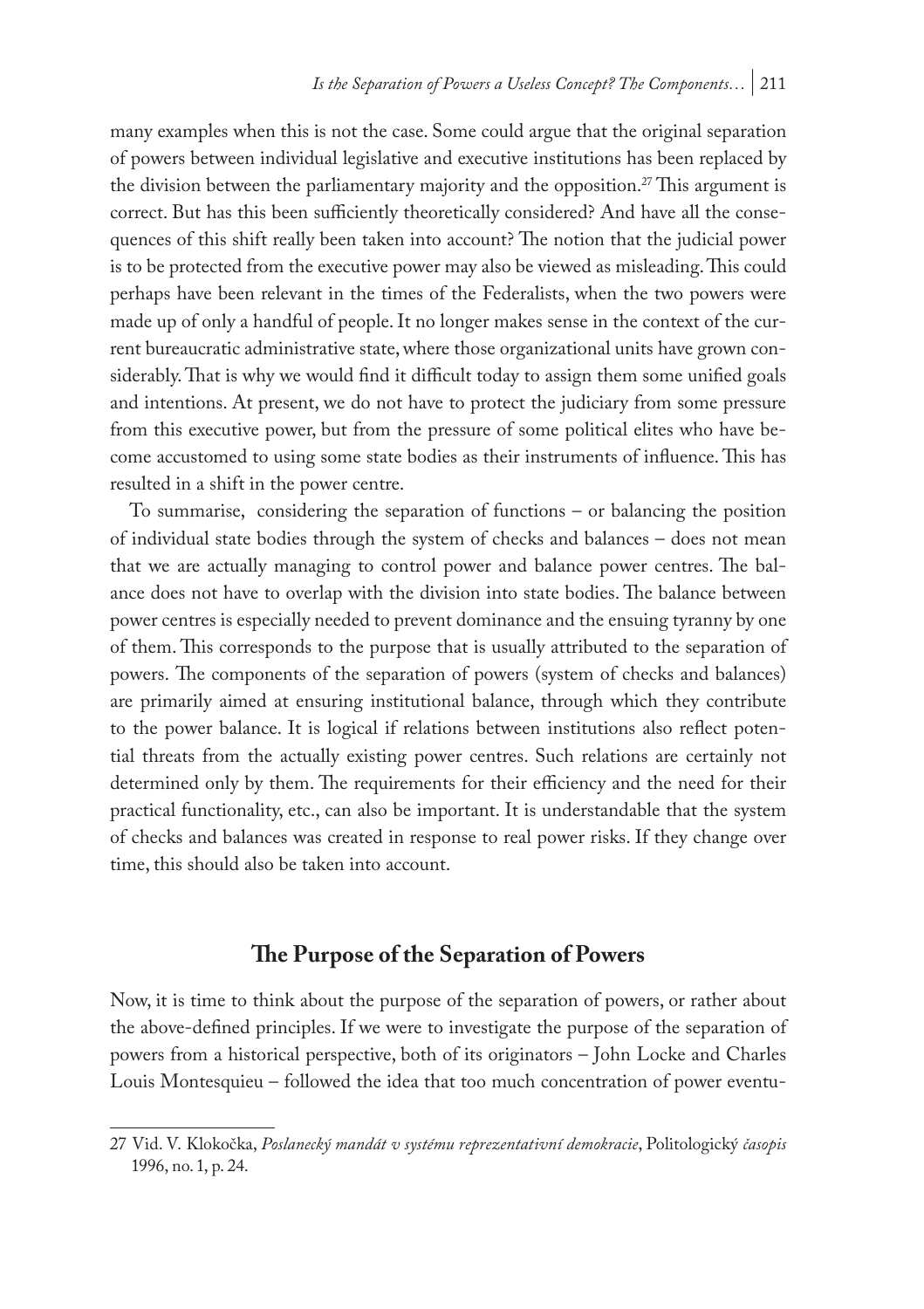ally leads to its abuse.<sup>28</sup> As a result, the purpose of their separation is treated in their theoretical works primarily as an attempt to prevent such abuse. It is possible to agree with Jeremy Waldron's claim that there is a consensus on the importance of the separation of powers in order to prevent tyranny.<sup>29</sup> However, as the same author correctly pointed out, this importance is only claimed, without anyone actually explaining it (including Montesquieu himself ).30

Moreover, such a purpose of the separation of powers significantly narrows its possible application. For example, the attempt of President of the Czech Republic Václav Klaus to dismiss Iva Brožová from the post of President of the Supreme Court would certainly not make him a tyrant, and the Czech Republic a tyrannical state, if his attempt was successful. In such a situation, it would either be inappropriate to argue using the separation of powers or we would have to understand its purpose in a different way – as the optimization of governance. We would no longer only want to prevent the worst, but to achieve the best. The minimalist concept of the separation of powers could be replaced by a much broader and more flexible concept in which the question of whether the President of the Czech Republic can remove the President of the Supreme Court could be meaningfully asked. Whether it could be answered at all – whether we really can tell which result would lead to the optimization – is another matter.

Of course, it can be argued against this that tyranny may be established by the method of gradual erosion and decay rather than through a single radical gesture. It is difficult to determine where the precise boundaries between good governance and tyranny lead. It is more about whether we are coming closer to tyranny or moving away from it, rather than whether it is tyranny or not. Here, too, we have to work with some conception of ideal standards – we must have an idea of perfect good governance and or perfect tyranny, while considering whether a particular step is closer to the former or latter. In addition, we may still encounter the problem that some steps may not be evaluable in this context.

In the example above, it is easy to see how the purpose of the separation of powers can form its application in specific cases. Preventing tyranny was undoubtedly one of its key objectives, however, the question is whether it is enough for us today and whether the separation of powers has not become a frozen concept. Fortunately, there is no doubt that there may be many such purposes which, in most situations, can complement and support each other. The problem arises only when different requirements are imposed on the separation of powers that are not fully compatible.31 How such a conflict

<sup>28</sup> Vid., e.g., Locke's critique of absolutism in J. Locke, *Second Treatise of Governmen,* Indianapolis 1980, p. 48 *et seq*. Also Montesquieu's famous passage on freedom and the separation of powers in Ch. Montesquieu, *The Spirit of Laws,* Kitchener 2001, p. 173.

<sup>29</sup> J. Waldron, *Separation of Powers or Division of Power*, in "Public Law & Legal Theory Research Paper Series" 2012, no. 12–20, p. 1.

<sup>30</sup> Ibid, p. 1 and 120. Also cf. J. Waldron, 2016, op. cit., p. 60.

<sup>31</sup> E. Carolan, op. cit., p. 28.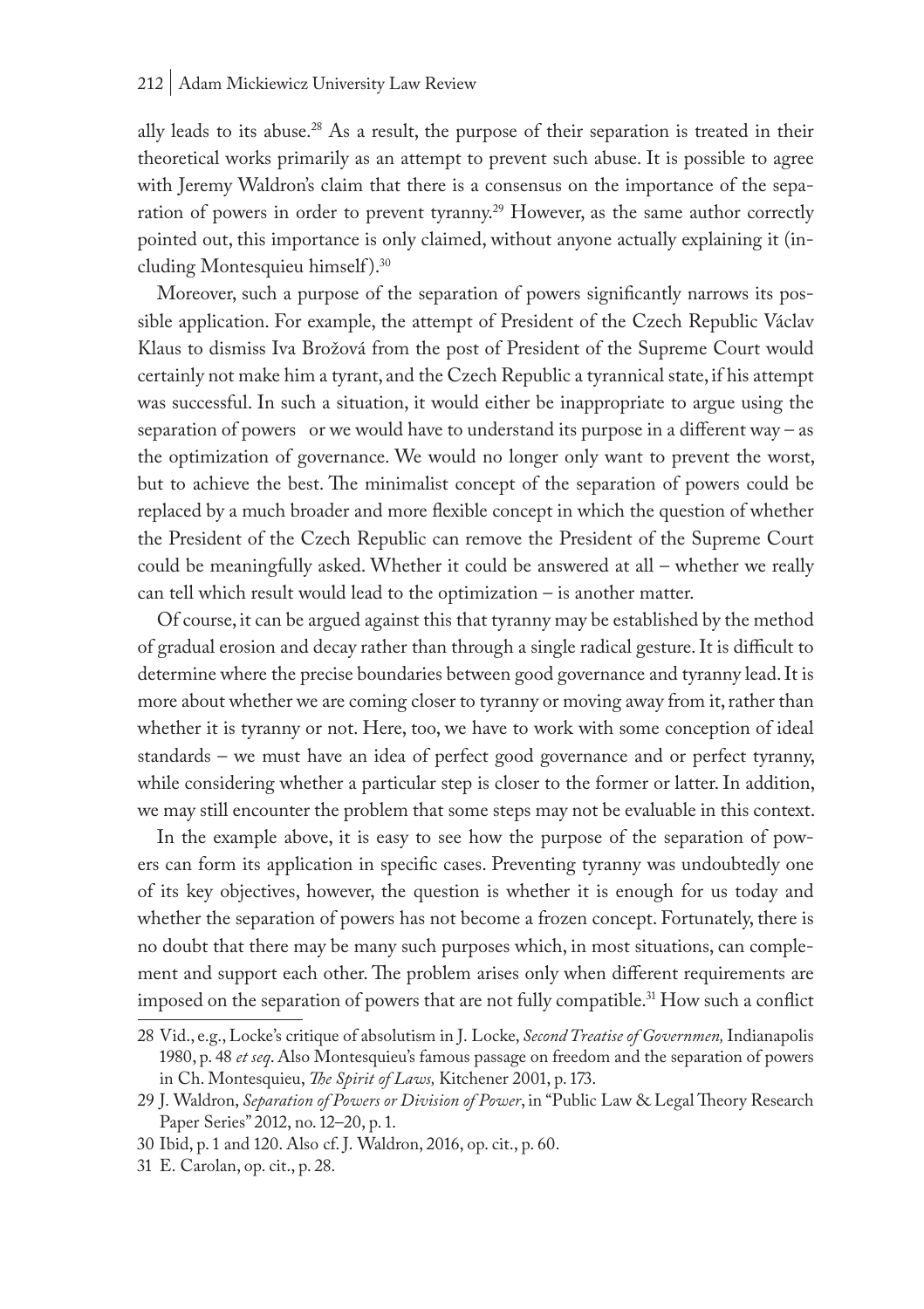between different purposes can be solved remains an open topic, not only in this field but also in law in general. Given the current state of knowledge, the application of the principle of proportionality and some forms of methodology linked to it may turn out to be the best option.

Which purposes can we trace in the background of the separation of powers? Besides the above-mentioned protection against tyranny, Eoin Carolan mentions the following as normative reasons that justify the separation of powers:

- Secure a balance between institutions such that they are capable of supervising each other's actions through a system of checks and balances;
- Ensure law is made in the public interest by establishing a balance of power between institutions, or representative groups;
- Enhance efficiency by giving responsibility for individual tasks to the most appropriate institutional actors;
- Prevent partiality and self-interest by separating the personnel involved in decision-making;
- Ensure objectivity and generality in the creation of laws by separating the tasks of law creation and law enforcement;
- Allow elected and representative officials to supervise the actions of executive officials and call them to account if necessary.32

Nevertheless, Carolan criticizes the theory of the separation of powers for not being clear in what it protects exactly – whether freedom, efficiency, individuals, or public interest.<sup>33</sup>

At first glance, it is obvious that some of the above-mentioned purposes lead to the separation of functions, while others aim to ensure the independence of individual state bodies, or a balanced relationship between them. A common goal of all the principles on which a government system can be organized is to ensure good governance. This is true both for the separation of functions and for the requirements regarding institutional independence and the system of checks and balances. Good government can also be characterized as effective, ensuring freedom<sup>34</sup> and a good life for individuals, and avoiding arbitrariness. We can also think of it as limited government.

Within this framework, one of the distinctions made by Jeremy Waldron is also interesting. In Anglo-English literature, we can often encounter not only the term limited government, but also restrained or controlled government. Waldon warns us that these terms are not synonymous (though they are mistakenly used as such) – on the contrary, they mean different things.<sup>35</sup> For example, control is not only negative: if

<sup>32</sup> Ibid., pp. 27–28.

<sup>33</sup> Cf. ibid., p. 254.

<sup>34</sup> To this, cf. also F. Weyr, *Československé právo ústavní,* Praha 1937, p. 21.

<sup>35</sup> J. Waldron, 2016, op. cit., p. 30.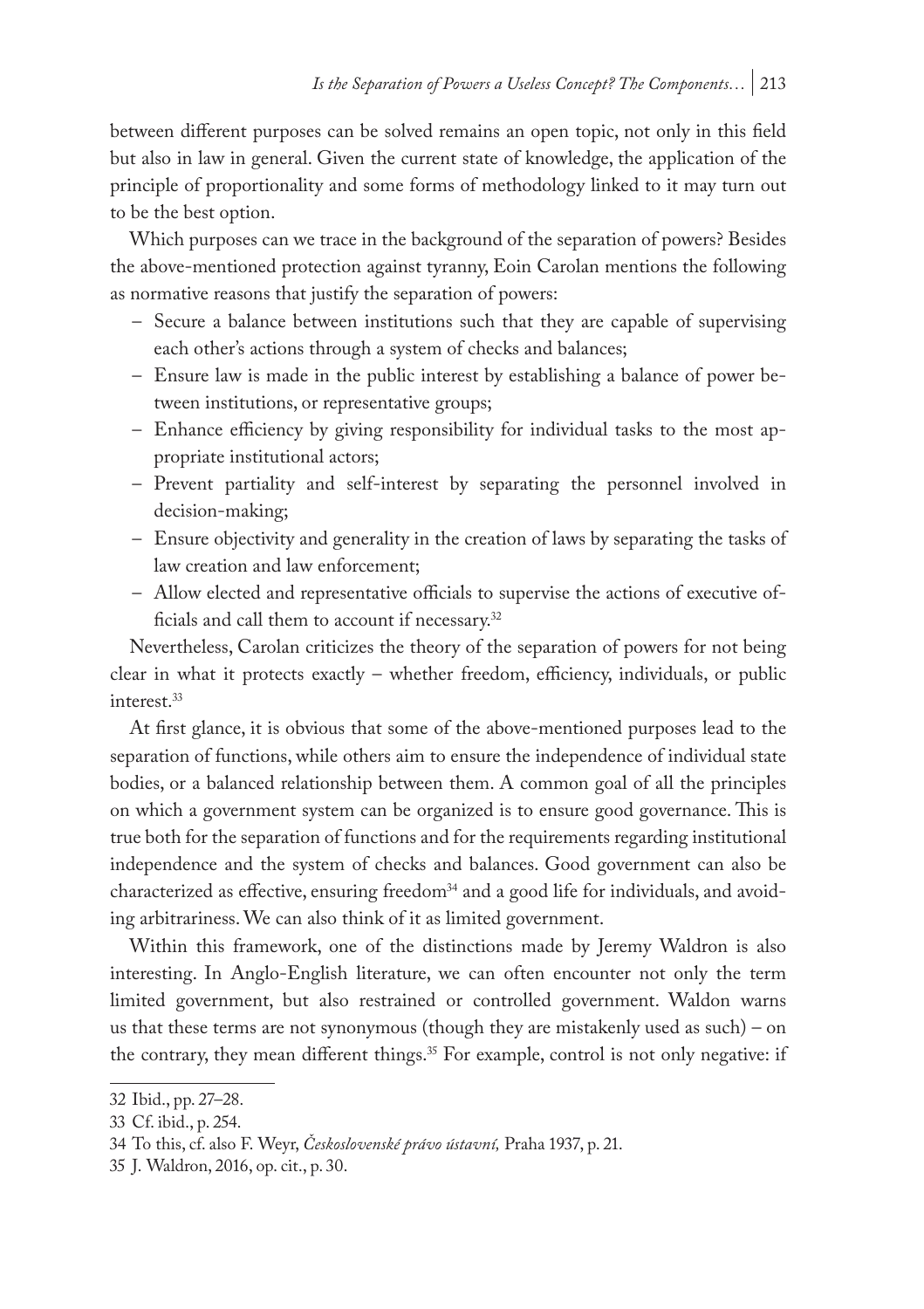#### 214 | Adam Mickiewicz University Law Review

someone has a car under control then they know both where they can go and where they cannot.<sup>36</sup> However, restriction is never a positive notion – it only should prevent the government from doing certain things.<sup>37</sup> Therefore it might be sometimes difficult to distinguish it from limitation. Waldron sees the key difference between them lying in the fact that while the meaning of the former is to avoid a misuse, the latter is a broader concept related to the fact that some aspirations of government are illegitimate in themselves (such as aspirations to interfere with religious freedom).38

If we go back to the above-described purposes, we can say that the components of the separation of powers lead to more of them, but they differ in that to some of them they lead primarily, while to others only secondarily – through the fulfilment of other goals. For example, the separation of functions primarily aims at achieving efficiency (and thus contributing to the well-being of individuals). Specialization is related to better knowledge of problems and greater performance.

Personally, I do not consider it appropriate to combine the purpose of the separation of powers with the prevention of tyranny. Because what else is tyranny other than allowing arbitrariness?39 Arbitrariness can take place also within a single state body in the performance of one of its functions unless control is ensured. It may seem that the advantage that lies in this principle is that such tyranny will never be as complete as if it is committed by someone who holds all the functions in their hands. However, if, for example, the courts decided arbitrarily for a long time and nobody prevented them from doing so, would not the work of all other state bodies go down the drain with it? The realization of law is a complex process – if one of its components is eliminated, it brings into the lives of people consequences so severe that it makes no sense to compare it with a situation where more of its component are disturbed. It does not matter if a tripod loses one leg or two – it will not stand in either case.

On the contrary, the introduction of the system of checks and balances should prevent the arbitrary procedure of individual state bodies by ensuring their control. It is to be expected that a state body that does not proceed arbitrarily and works under adequate supervision will also act more efficiently.

It is the balanced position of individual state bodies that is supposed to be a barrage against tyranny. In connection therewith, the following comment by František Zoulík is worth mentioning:

<sup>36</sup> Cf. ibid., pp. 30–31.

<sup>37</sup> Ibid, p. 31.

<sup>38</sup> Cf. ibid., pp. 31–32.

<sup>39</sup> To define the notion of arbitrariness, cf. J. Volková, *Právní akty svévolného zákonodárce*, in *Časopis* pro právní vědu a praxi 2015, no. 2, p. 119 *et seq*.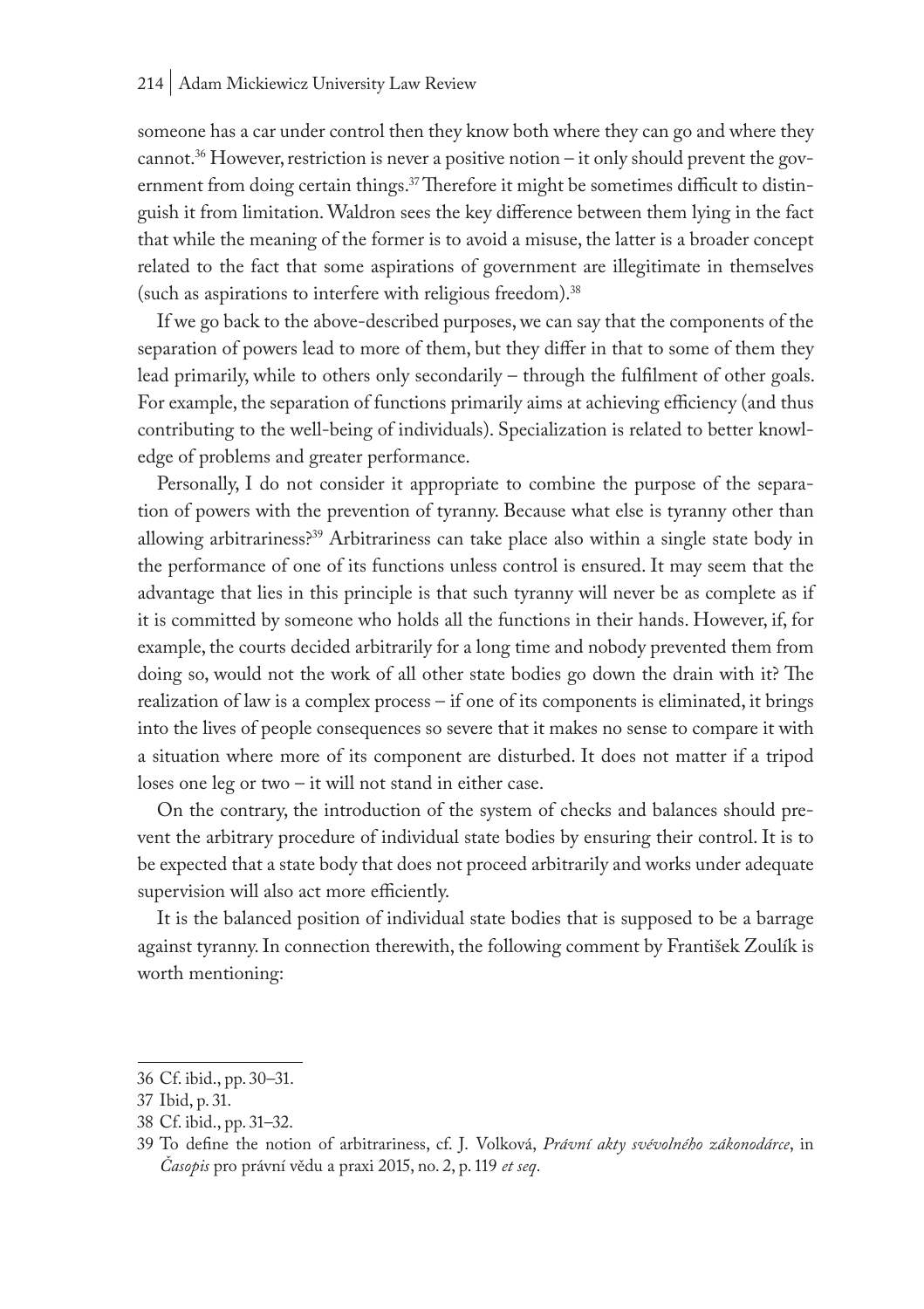In the conditions of a modern state, the meaning of the separation of powers as a constitutional principle no longer lies in the limitation of absolute power but in the protection against the seizure of control over state institutions and against legislative enforcement of political programmes regardless of legal principles.<sup>40</sup>

This is a good indication of the importance of historical contexts for understanding the separation of powers.<sup>41</sup> It is natural that at a time when the exercise of all functions (at least officially) was unified in the hands of a single person, the major problem was seen in that unification. In fact, however, the problem lay in the fact in that many people tended to abuse their position if they were not under sufficient control.

#### **Conclusion**

The principle of the separation of powers consists of several very different components, between which there is a strong tension. This tension cannot be eliminated by reference to the purpose of the separation of power. It is therefore particularly difficult to determine if we should emphasize the independence of state bodies or the checks and balances between them. The second part of my paper will be dedicated to the different ways of dealing with this issue.

#### **Literature**

- Baroš J., *Dělba moci jako nástroj konstitucionalismu,* Jurisprudence no. 7., 2013.
- Carolan E., *The New Separation of Powers: A Theory for the Modern State,* New York 2009.
- Claus L., *Montesquieu's Mistakes and the True Meaning of Separation*, Oxford Journal of Legal Studies 2005, no. 3.
- Cooper S. W., *Considering "Power" in Separation of Powers*, Stanford Law Review 1994, no. 2.

Fairlie J. A., *The Separation of Powers*, Michigan Law Review 1923, no. 4.

Hamilton A., Madison, J., Jay J., *The Federalist.* Indianapolis 2005.

Klokočka V., *Poslanecký mandát v systému reprezentativní demokracie*, Politologický *časopis* 1996, no. 1.

Kurland P. B., *The Rise and Fall of the "Doctrine" of Separation of Powers*, Michigan Law Review 1986, no. 3.

<sup>40</sup> F. Zoulík, *Soudy a soudnictví,* Praha 1995, p. 73.

<sup>41</sup> The idea that times and their contexts change, which we have to take into our consideration of the separation of powers, is also shared by M. J. C. Vile, op. cit., p. 3.